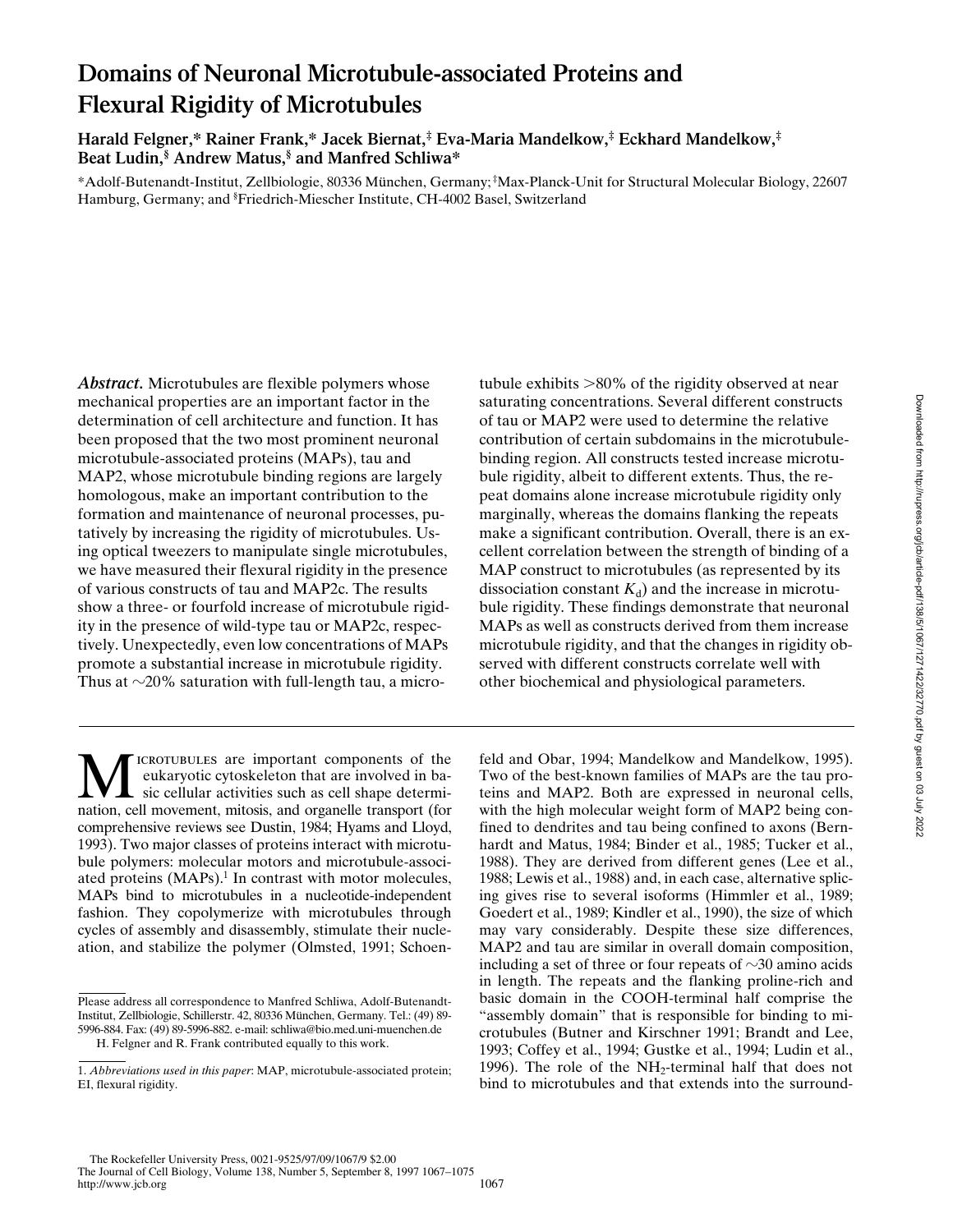ing medium ("projection domain") is less clear. Its size determines the separation between microtubules in a parallel array (e.g., Black, 1987; Chen et al., 1992; Weisshaar et al., 1992). In addition, it may serve as an anchoring device for cellular proteins, notably kinases and phosphatases (e.g., Mandelkow et al., 1992; Sontag et al., 1995). Whereas MAP2 and tau are almost exclusively expressed in neurons, other cell types contain the more ubiquitous MAP4 that possesses many of the same features, including the repeated sequences (West et al., 1991; Chapin and Bulinski, 1991).

Experiments in which MAP2 and tau have been expressed by transfection in nonneuronal cells have shown that both MAPs significantly influence microtubule stability and arrangement. In their presence microtubules are stabilized, form bundles, and become capable of supporting process formation in cells from which they are normally absent (Lewis et al., 1989; Takemura et al., 1992; Knops et al., 1991; Weisshaar et al., 1992; Edson et al., 1993). These studies suggest that tau and MAP2 play a crucial role in microtubule assembly and stability, and thus contribute to the integrity and dynamics of the cells in which they are expressed.

To serve a stabilizing and structuring function in the cell, a microtubule must be able to resist tensile and compressive forces. This capacity is reflected in its flexural rigidity, an important physical characteristic of these extended polymers. The flexural rigidity of single microtubules has recently been determined using a variety of approaches, including the analysis of thermal fluctuations in shape (Gittes et al., 1993; Venier et al., 1994; Mickey and Howard, 1995), measurement of the deformation induced by hydrodynamic flow (Dye et al., 1993; Venier et al., 1994; Kurz and Williams, 1995), and laser trap–induced flexing with (Kurachi et al., 1995) or without (Felgner et al., 1996) attached beads. These studies agree that microtubules are  $\sim$ 100 times more rigid than actin filaments, another major cytoskeletal filament of eukaryotic cells. Since MAPs are important elements in determining the biochemical, and perhaps also the physical, properties of microtubules in the cell, some of these studies also addressed the question of how MAPs affect microtubule rigidity. However, although the microtubule-supported processes that MAP2 induces in fibroblastic cells are demonstrably stiff (Ludin et al., 1996), the question whether individual microtubules are made more rigid by MAPs is still open.

In a previous study addressing the mechanical properties of microtubules, we have used optical tweezers to deflect a single microtubule attached to an axoneme (Felgner et al., 1996). From the quantitative analysis of the relaxation movement, the microtubule's flexural rigidity is determined. It is a straightforward (though by no means trivial) method to measure the stiffness of a biopolymer. In the present study we have determined the influence of MAP2 and tau on the flexural rigidity of single microtubules in vitro. Unphosphorylated recombinant proteins purified from bacterial extracts were used to avoid complications introduced by variations in phosphorylation that affect MAP–microtubule interactions (Brugg and Matus, 1991; Verde et al., 1991; Drechsel et al., 1992; Trinczek et al., 1995). To determine the contribution of different microtubule-binding domains of tau and MAP2 to microtu-

bule rigidity, we have tested a number of constructs that varied in the composition of subdomains in the microtubule-binding (assembly) domain. The results show that all constructs tested increase microtubule rigidity and that the contribution of certain subdomains correlates well with their strength of binding to microtubules.

### *Materials and Methods*

### *Optical Tweezers Setup and Image Processing*

The setup used for the construction of the laser trap is described in detail in Felgner et al. (1995, 1996). Briefly, the expanded beam of a continuous wave Nd:YAG laser (Spectron, Rugby, UK) is coupled into an upright microscope using a 100×/1.3 NA objective (Zeiss, Oberkochen, Germany). A laser output power of 1.5 W is coupled into the epifluorescence illumination path of the microscope, 40% of which reaches the sample. Whereas the laser beam is fixed relative to the optical system, the specimen chamber is translated relative to the beam using a motorized microscope stage (Maerzhaeuser, Wetzlar, Germany). A Newvicon camera (Hamamatsu, Herrsching, Germany) feeds the microscope image into a Macintosh IIfx computer (Apple Computer Inc., Cupertino, CA). For image processing details, see Felgner et al. (1996).

### *Preparation of Microtubules and Axonemes*

Microtubules were prepared from phosphocellulose-purified pig brain tubulin according to the procedure of Shelanski et al. (1973), with modifications, including MAP-depleting steps, according to Mandelkow et al. (1985). Axonemes of *Chlamydomonas reinhardtii* were prepared according to Witman (1986) and depleted of dynein and other endogenous proteins by salt extraction (King et al., 1986). Polylysine coverslips were prepared by applying a drop of 1 mg/ml poly-l-lysine in water to a coverslip for 30 s, followed by rinsing with water and air drying. Axonemes were attached to polylysine-coated coverslips, followed by the addition of tubulin (1 mg/ml) plus GTP (1 mM) in a buffer consisting of 100 mM Pipes, 2 mM MgCl<sub>2</sub>, 1 mM EDTA, 1 mM EGTA, 1 mM DTT, 1 mM PMSF, 10 µg/ml trypsin inhibitor, 10  $\mu$ g/ml TAME, 10  $\mu$ g/ml leupeptin, 10  $\mu$ g/ml pepstatin, and 10  $\mu$ g/ml aprotinin, pH 6.9. The preparations were incubated at 30°C for 10 min, which yielded axoneme-nucleated microtubules of  $5-20 \mu m$  in length. MAPs or tau constructs were added at the desired concentration (see below), and the coverslip was placed on a slide and sealed with VALAP (vaseline/lanoline/paraffin  $= 1:1:1$ ). The temperature in the chamber on the microscope stage during observation was  $24-27^{\circ}C$ .

#### *Adsorption to the Glass Surface and Levels of Saturation of the Microtubules by MAPs*

To determine eventual losses of tubulin and MAPs in our experimental setup, we have measured their adsorption to the polylysine-covered glass surface. 10  $\mu$ g protein in 100  $\mu$ l buffer was applied to an 18  $\times$  18-mm coverslip as a thin film and incubated for 30–60 min in a wet chamber. The solution was removed and the protein concentration was measured, taking into account that not all of the solution could be recovered from the coverslip. We find that  $1.3 \pm 0.4 \mu$ g of tubulin (*n* = 9) is adsorbed to the surface. This corresponds to one molecule per  $42 \text{ nm}^2$ , a value that is in reasonable agreement with the surface area covered by one tubulin molecule (16–32 nm<sup>2</sup>), assuming dimensions of tubulin of  $4 \times 4 \times 8$  nm. The adsorption of MAPs is  $0.6 \pm 0.2 \mu$ g (*n* = 12) for a construct of average size (40) kD). If a coverslip is incubated with tubulin first, followed by the addition of MAPs, the adsorption of MAPs is reduced to  $< 0.1 \mu$ g. This is important because in our experiments a coverslip is incubated with tubulin first (to allow for polymerization onto the axonemes) before the addition of MAPs in a 2- $\mu$ l vol. The coverslip is then placed on a slide. On the slide surface, we assume tubulin and MAPs adsorb with equal efficiency. The total losses therefore are 1.3  $\mu$ g (coverslip) plus half of 1.3  $\mu$ g (slide) for tubulin, and  $< 0.1 \mu$ g (coverslip) plus half of 0.6  $\mu$ g (slide) for MAPs. These losses of 2  $\mu$ g total for tubulin and 0.4  $\mu$ g total for MAPs were taken into account in calculating the true molar ratio of MAPs to tubulin and hence the level of saturation of microtubules by MAPs.

The molar ratios of MAPs to tubulin applied to the coverslip were 1:1 for full-length tau and MAP2c constructs, 30:1 for the low affinity tau constructs K10 and K18, 0.4:1 for the high affinity construct T8R2, and 1.5:1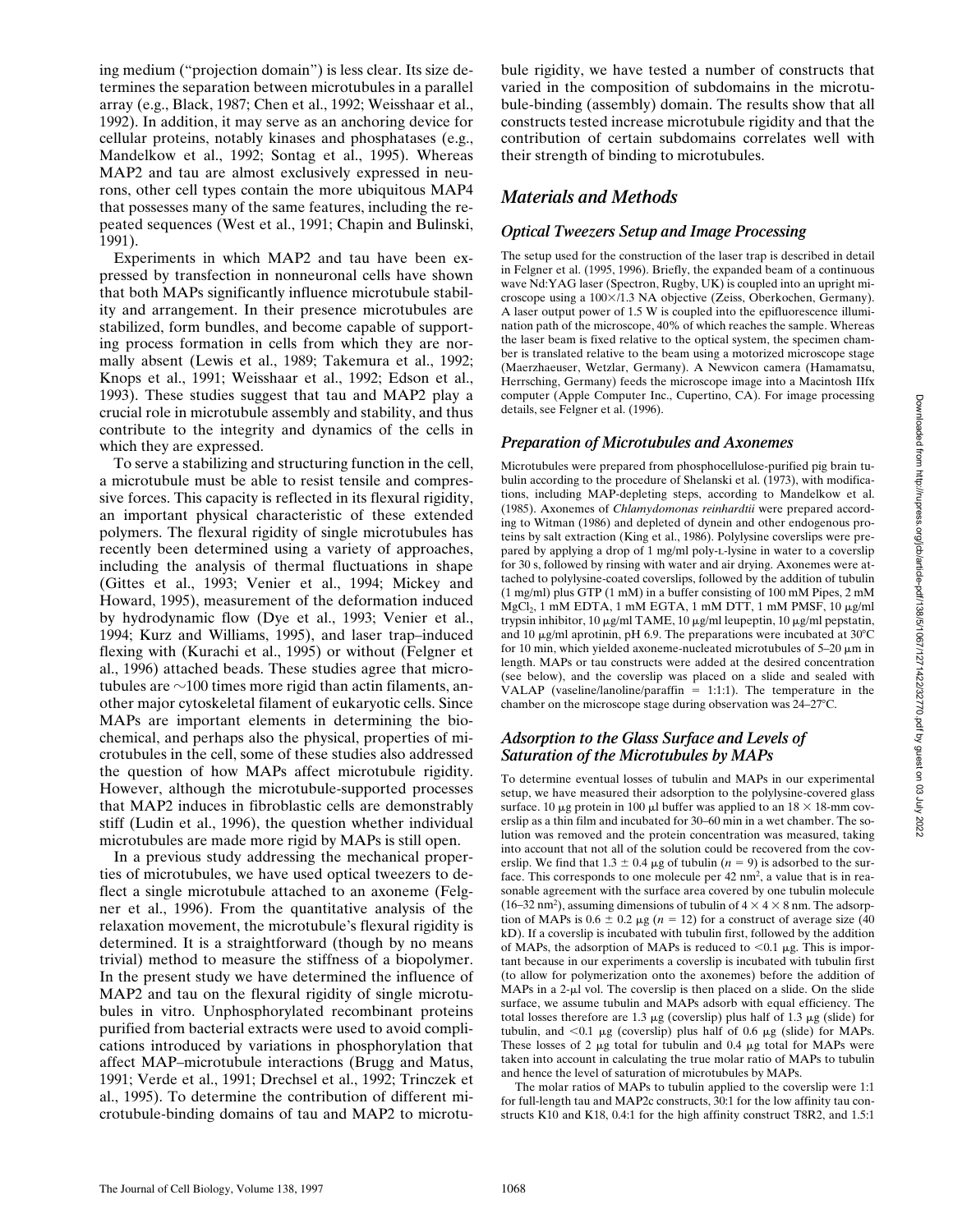

*Figure 1.* Statistical analysis using the nonparametric Wilcoxon test. *H23* and *H40*, constructs HT23 and HT40, respectively; *MM*, mixture of brain MAPs; *2c*, *2d*, and *2c3*, MAP2 isoforms; *Pure* and *Taxol*, microtubules prepared from phosphocellulose-purified tubulin and taxol-stabilized microtubules, respectively; *1%*, *5%*, and *no*, levels of significance.

for the others. The losses due to adsorption described above were subtracted subsequently. This leads to levels of saturation of microtubules by the various tau constructs of between 79 and 93% (calculated according to Gustke et al., 1994); an exception is K23, where only 65% saturation is reached for technical reasons. The errors due to pipetting are 1–3%. Nearly complete saturation of microtubules by MAPs was not attempted because it would require unreasonably high concentrations of several of the lower affinity constructs. In cells, the level of saturation by tau is estimated to be 40–70% (Drubin et al., 1985; Drubin and Kirschner, 1986).

### *Cloning and Expression of Tau Constructs*

Recombinant full-length tau and other constructs were cloned in the pNG2 expression vector and expressed in *Escherichia coli* as described by Biernat et al. (1992) and Gustke et al. (1994). The clones were derived from isoforms of human tau (Goedert et al., 1989). The numbering of residues follows that of human tau HT40, the largest of the six isoforms in the central nervous system (441 residues). Variations included the following: changes in the number of repeats, changes in the targeting domains flanking the repeats, omission of the projection domain, excision of the repeats, and others (see Fig. 4).

### *Preparation of MAP2 and Constructs*

MAP2c and deletion mutants were prepared as described by Ludin et al. (1996). Briefly, appropriate cDNAs were subcloned into the bacterial expression plasmid pET3d and grown in *E. coli* BL21(DE3). Protein expression was induced by the addition of  $1 \text{ mM}$  isopropylthio- $\beta$ -D-galactoside for 3 h, and the protein was extracted and purified as described in Ludin et al. (1996).

### *Statistical Analysis*

A nonparametric Wilcoxon test was carried out according to Bronstein (1985) to compare the flexural rigidities of microtubules in the presence of different constructs of tau. In most cases, the hypothesis that two populations of microtubules have the same flexural rigidity could be rejected with a significance level of 1 or 5% (Fig. 1). No significant differences were found for the MAP2 constructs.

## *Results*

### *Measurement of Flexural Rigidity*

The procedure used here is based on the calculation of frictional hydrodynamic forces acting on a single moving



*Figure 2.* Representative experiment showing the time course of the relaxation movement of a microtubule prepared from pure tubulin (length 13  $\mu$ m) relaxing from its deflected position  $(y(0))$  $\sim$ 4  $\mu$ m) to its resting position. The triangles show measured values with a time resolution of 50 Hz, and the line represents a fit to the expected exponential decay from which EI is calculated.

microtubule. A microtubule anchored at its minus end at an axoneme is captured directly near its free end with the laser tweezers and deflected in a direction perpendicular to its long axis and parallel to the coverslip surface. The laser power is then switched off, allowing the microtubule to relax back to its straight resting position. The flexural rigidity can be calculated from the relaxation movement, which is determined by the elastic force of the microtubule that drives it back and the hydrodynamic force of the medium that resists the moving microtubule. An example is shown in Fig. 2. The details of the theoretical considerations on which the analysis of this movement is based are outlined in Felgner et al. (1996). For a microtubule without MAPs, the flexural rigidity (EI;  $E =$  Young's modulus, I = geometrical moment of inertia) is  $\sim$ 4  $\times$  10<sup>-24</sup> Nm<sup>2</sup> (see Fig. 4). When microtubules are stabilized by taxol, we find the value of EI to decrease by a factor of 2–3, suggesting that taxol, which makes microtubules less dynamic, also makes them less rigid (Felgner et al., 1996).

Various structural, biochemical, and physical factors that affect the determination of the flexural rigidity in our approach have already been discussed (Felgner et al., 1996) and need not be reiterated here. Some of these factors introduce uncertainties that affect the determination of EI, leading to either an underestimation or overestimation of its true value. These uncertainties have to be taken into account when comparing our results with those obtained using other methods. However, even if this is done, some discrepancies remain. For example, the rigidity of untreated microtubules determined from thermal fluctuations by Mickey and Howard (1995), or from flow-induced deformation by Kurz and Williams (1995), is about seven to nine times higher than ours. On the other hand, Venier et al. (1994) and Tran et al. (Tran, P.T., S.F. Parsons, R. Sterba, Z. Wang, M.P. Sheetz, and E.D. Salmon. 1995. *Mol. Biol. Cell.* 6:260*a*) found a value of EI very similar to ours. These discrepancies are difficult to explain at present, although it cannot be excluded that they arise from intrinsic differences in the microtubules used or certain features of the assay conditions. Regardless, the comparison between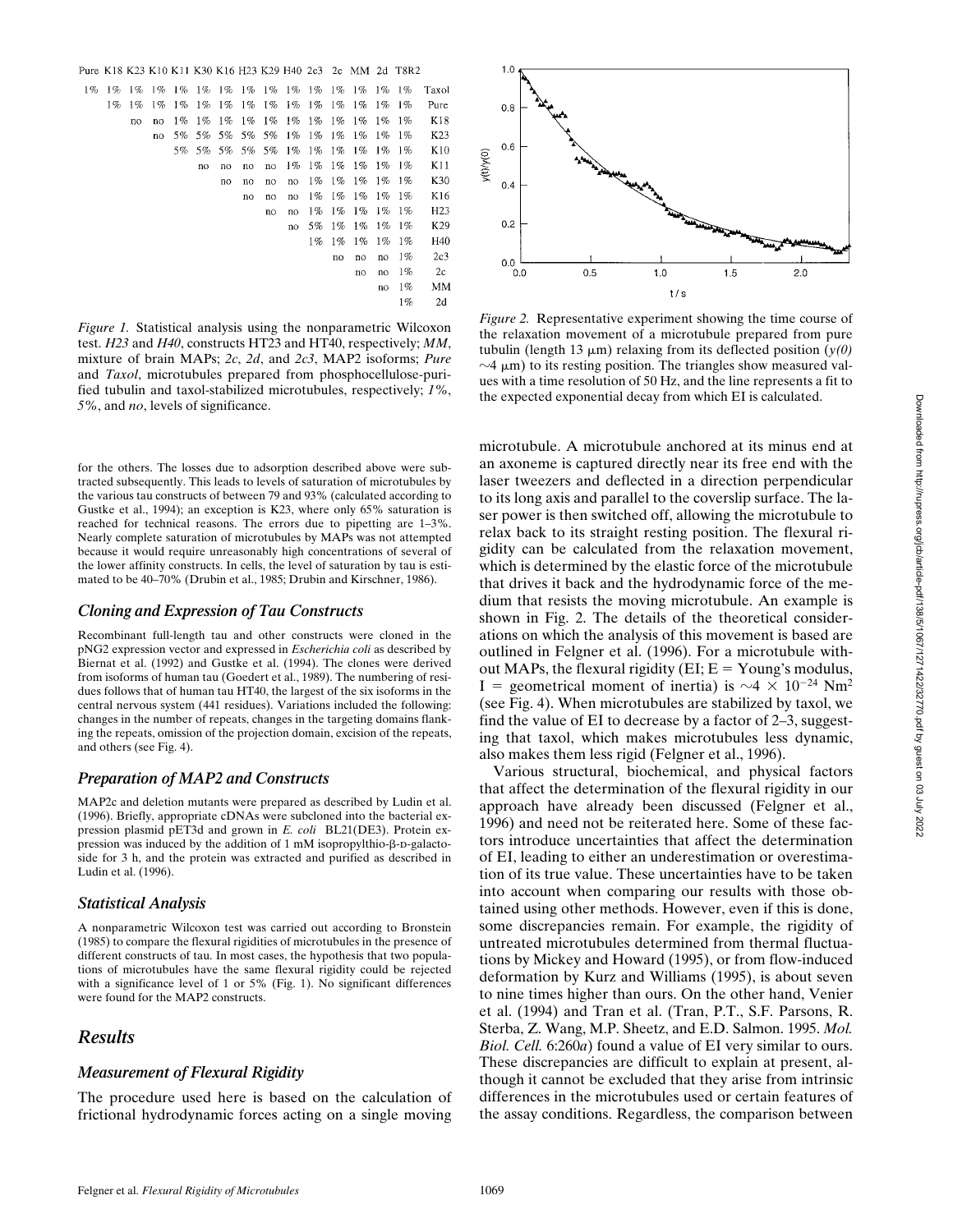

*Figure 3.* Simplified diagrammatic representation of the domain organization of tau (the largest isoform *HT40*) and MAP2c. The 31–amino acid repeats are numbered. In MAP2d a fourth repeat is inserted between repeats 1 and 2. *P1*, *P2*, and *P*, proline-rich domains. *R'*, pseudorepeat.

MAP-containing and pure microtubules undertaken in this study is not affected by these discrepancies because identical procedures were used in all experiments.

### *Microtubule Rigidity in the Presence of Different Tau Constructs*

The COOH-terminal assembly domain of tau can be divided into a number of subdomains with different characteristics (Fig. 3). The most notable feature is the presence of four repeats 31 or 32 amino acids in length (Lee et al., 1988; Himmler et al., 1989; Goedert et al., 1989). A fifth, less conserved repeat-like domain  $(R')$  is followed by a COOH-terminal domain that apparently lacks distinctive features. A proline-rich domain  $NH<sub>2</sub>$ -terminal to the repeats can be subdivided into portions located on either the projection (P1) or the assembly domain (P2). The domains flanking the repeats can be considered targeting domains that fix tau on the microtubule surface, while the repeats enhance microtubule assembly ("jaws model"; Gustke et al., 1994).

To determine the relative contributions of tau domains to the increase in microtubule stiffness, we tested a number of tau constructs. The data are summarized in Fig. 4. As outlined in Materials and Methods, the molar ratio of a given MAP construct to tubulin was adjusted so that the level of saturation of microtubules by MAPs was  $\sim$ 80–90% (except K23, where 65% saturation was reached). This is higher than the presumptive level of saturation of tau in vivo, which can be estimated to be 40–70% (Drubin and Kirschner, 1986). However, we reasoned that using a higher level of saturation may help identify potentially weak effects of these constructs on microtubule rigidity.

The flexural rigidity of microtubules with bound fulllength tau is almost three times higher than that of pure microtubules. All tau constructs lacking one or more subdomains in the assembly portion caused microtubule stiffness to decrease relative to full-length tau. Apparently, all subdomains of the assembly domain contribute to microtubule rigidity, albeit to different extents. Thus the four repeats alone (K18) increased microtubule rigidity only slightly, but, when combined with either the P2 region (K16) or the pseudorepeat (K11), microtubule rigidity more than doubled. Constructs in which the repeat domains were deleted but the flanking domains were main-

|  | 12314                                                |         | $HT40$ 10.4 $\pm$ 3.1 | 28  |
|--|------------------------------------------------------|---------|-----------------------|-----|
|  | $1 - 314$                                            | K10     | $6.2 \pm 1.7$         | - 9 |
|  | 1234                                                 | K11     | $7.9 \pm 1.9$         | 23  |
|  | 1234                                                 | K16     | $8.5 \pm 1.6$         | -7  |
|  | 12314                                                | K18     | $5.8 \pm 1.5$         | 16  |
|  |                                                      |         |                       |     |
|  |                                                      | K23     | $6.1 \pm 2.0$         | -9  |
|  | $[1]2$ –                                             | K29     | $9.2 \pm 1.4$         | 3   |
|  | 团                                                    | K30     | $8.1 \pm 2.9$         | 15  |
|  | $1 - 314$                                            | HT23    | $8.6 \pm 3.2$         | 25  |
|  |                                                      |         |                       |     |
|  | 12314<br>$\sqrt{1}$ $\sqrt{2}$ $\sqrt{3}$ $\sqrt{4}$ |         | T8R2 29.6±9.3         | 13  |
|  |                                                      | Pure MT | $3.8 \pm 0.9$         | 16  |
|  |                                                      | Taxol   | $1.0 \pm 0.3$         | 8   |
|  |                                                      |         | MAP Mix 16.0±3.0      | 10  |

*Figure 4.* Tau constructs and microtubule rigidity. For domain organization see Fig. 3. The figure shows the flexural rigidity (*EI*) of the different constructs and the number of experiments (*n*). The values for MAP-free microtubules (*Pure*), taxol-stabilized microtubules *(Taxol*), and microtubules in the presence of a mixture of brain MAPs (*MAP Mix*) are also included for comparison.

tained yielded complementary results. The flanking domains alone already contributed substantially to microtubule rigidity (K23); in combination with one or more repeat domains, it increased even more (K29, K30, and HT23). As a rule, the differences in microtubule rigidity observed in our measurements were statistically significant (Fig. 1) for all pairs of constructs that differed by more than 2 U of EI  $(10^{-24} \text{ Nm}^2).$ 

An unusual observation was made with a construct in which the four repeat domains are doubled up (T8R2). It increased microtubule stiffness far beyond a value that might be expected on the basis of the observations made with the deletion constructs. Microtubule rigidity was almost three times higher than that with full-length tau and almost eight times that of pure microtubules. Visual inspection of these microtubules clearly demonstrated that their fluctuations in shape as a result of thermal motion were greatly suppressed.

Several other constructs that we also wished to include in this analysis unfortunately led to substantial microtubule bundling and therefore could not be tested.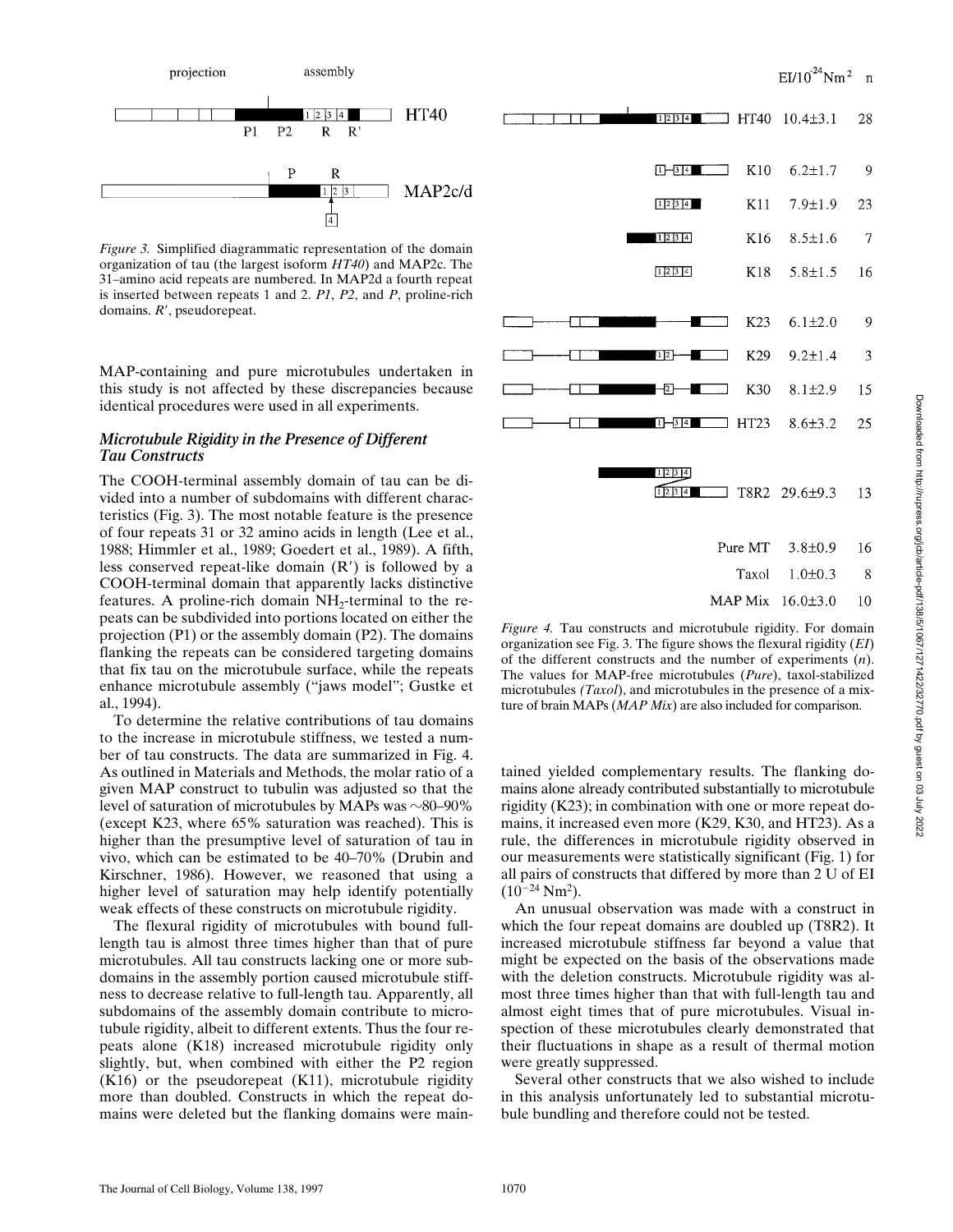*Table I. Flexural Rigidity at Different Levels of Saturation by Full-Length Tau (HT40)*

| Calculated level<br>of saturation | EI                          | n  |
|-----------------------------------|-----------------------------|----|
| $\%$                              | $10^{-24}$ /Nm <sup>2</sup> |    |
| $0$ (pure MTs)                    | $3.8 \pm 0.9$               | 16 |
| 2                                 | $4.5 \pm 1.5$               | 14 |
| 18                                | $8.9 \pm 1.3$               | 8  |
| 48                                | $9.4 \pm 2.6$               | 14 |
| 85                                | $10.4 \pm 3.1$              | 28 |

*EI*, flexural rigidity  $\pm$  SD; *n*, number of experiments.

### *Levels of Saturation of Microtubules by Tau*

To determine how the level of saturation of a microtubule with a given tau construct affects its flexural rigidity, experiments were made with full-length tau (HT40) at concentrations leading to  $\sim$ 2, 18, and 48% saturation, in addition to the experiments at 85% saturation listed in Fig. 4. As shown in Table I, even a relatively low level of saturation (18%) already led to a substantial increase in microtubule rigidity. At 48 or 85% saturation, the additional increase in rigidity is comparatively small. These observations were supported by findings with other constructs. For example, T8R2 was also used at a concentration that leads to 99% saturation of microtubules, but no difference was found in microtubule rigidity (average  $29.2 \pm 4.8$  in units of  $10^{-24}$  Nm<sup>2</sup>;  $n = 25$ ) compared with experiments at 84% saturation (see Fig. 4). Similarly, construct K10, at a concentration that saturated microtubules to only 40%, increased microtubule rigidity to a value  $(6.0 \pm 1.3; n = 17)$ almost identical to that measured at 93% saturation (Fig. 4). K18 seemed to be somewhat less effective as 34% saturation caused microtubule rigidity to increase to  $4.9 \pm 1.1$  $(n = 14)$ . These findings suggest a nonlinear relationship between microtubule saturation by MAPs and flexural rigidity, where partial saturation may already lead to nearly maximal microtubule stiffening.

### *Microtubule Rigidity in the Presence of MAP2*

MAP2c is a low molecular weight isoform of MAP2 that is expressed primarily in developing brain (Garner and Matus, 1988). Its COOH-terminal microtubule-binding domain begins at around amino acid 230 and encompasses a proline-rich subdomain and three imperfect tandem repeats of 31 amino acids (Fig. 3) that are homologous to the repeats found in tau. The entire assembly domain of MAP2c is almost exactly as long as that of tau. Nevertheless, our measurements of the rigidity of microtubules in the presence of MAP2c demonstrate an increase of  $\sim 50\%$ above that of tau (Table II). In comparison with MAP2c, the recently discovered splice variant MAP2d, which contains a fourth conserved repeat inserted between the first and second (Doll et al., 1993; Ferhat et al., 1994), did not significantly increase microtubule rigidity. Likewise, microtubules complexed with the deletion construct MAP2c3, which contains only one of the 31–amino acid repeats from the COOH-terminal binding domain (Ludin et al., 1996), fell within the same range. All three constructs resulted in microtubules whose flexural rigidity was not significantly different from that of microtubules in the presence of a

*Table II. Flexural Rigidity in the Presence of MAP2 Isoforms*

| Isoform             | EI                          | n  |
|---------------------|-----------------------------|----|
|                     | $10^{-24}$ /Nm <sup>2</sup> |    |
| MAP <sub>2</sub> c  | $15.1 \pm 3.3$              | 18 |
| MAP2d               | $16.1 \pm 2.7$              | 8  |
| MAP <sub>2c</sub> 3 | $14.5 \pm 3.8$              | 16 |
| Pure MT             | $3.8 \pm 0.9$               | 16 |
| HT40                | $10.4 \pm 3.1$              | 28 |
| MAP mix             | $16.0 \pm 3.0$              | 10 |

MAP2d has an additional repeat inserted between repeats 1 and 2; MAP2c3 has repeat 3 only. The values for pure tubulin microtubules, and microtubules in the presence of HT40 or mixture of brain MAPs, are also included for comparison. *EI*, flexural rigidity  $\pm$  SD. *n*, number of experiments.

mixture of brain MAPs, which presumably include various isoforms of MAP2, tau, and other MAPs. This finding suggests that the effect of various MAPs on microtubule stiffness are not additive and dominated by the high molecular weight MAPs.

### *Relationship with Other Parameters of MAP–Microtubule Binding*

We compared the ability of tau constructs and MAP2c to alter microtubule rigidity with their binding to microtubules (dissociation constant,  $K_d$ ) and their influence on microtubule dynamics (critical concentration at the plus end, C<sub>c</sub>) determined earlier (Gustke et al., 1994; Trinczek et al., 1995; Illenberger et al., 1996). An excellent correlation was found with the binding affinity for microtubules (Fig. 5 *a*), a high value of EI corresponding to a low dissociation constant. A less perfect correlation also existed with the critical concentration for tubulin assembly at the plus end (Fig. 5 *b*), which is lower for constructs that induced a higher rigidity. Only weak correlations or none at all were found with other parameters of microtubule dynamics such as the frequencies of catastrophe and rescue, the nucleation rate, or the initial rate of assembly in solution (not shown).

## *Discussion*

Using optical tweezers as a micromanipulator to bend microtubules, we determined their flexural rigidity from the return movement to the resting position. We find that two types of MAPs, tau and MAP2c, both increase microtubule rigidity. Moreover, deletions of subdomains in the microtubule-binding region decrease microtubule rigidity in the case of tau but appear to have little effect in the case of MAP2c.

The subdomains of the microtubule-binding segment of tau all contribute to the buildup of microtubule rigidity, although the potency of their contribution varies. Thus, unexpectedly, the four repeat domains, which are believed to be important for microtubule binding (Lee et al., 1988; Himmler et al., 1989), and which make up half of the assembly domain, increase microtubule rigidity only marginally when used alone. However, in combination with either one of the flanking subdomains, rigidity is nearly as high as with full-length tau, supporting the jaws model for tau binding to microtubules (Gustke et al., 1994). These findings are also consistent with studies on MAP2c trans-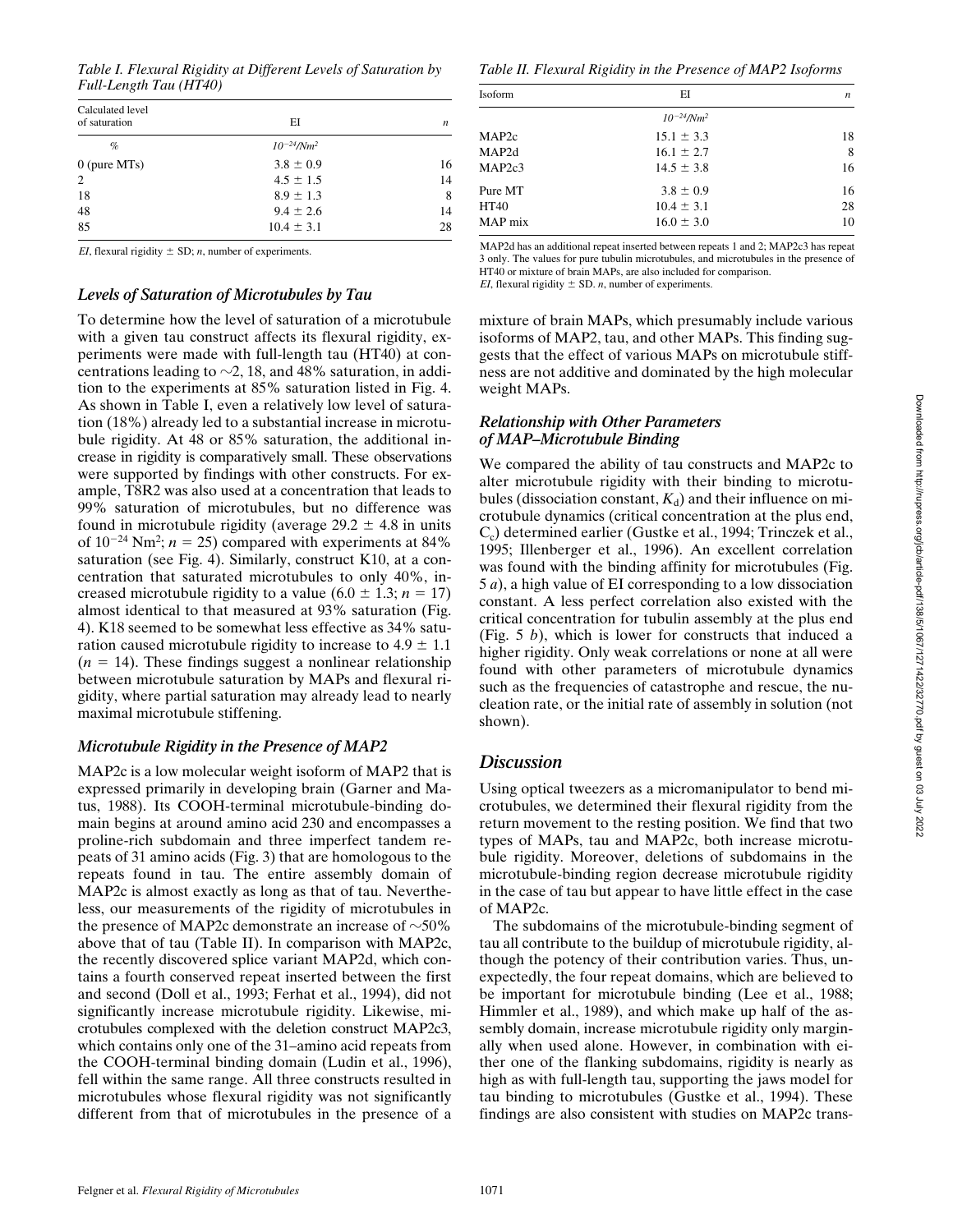

*Figure 5.* (*a*) Correlation between microtubule rigidity (*EI*) and microtubule binding  $(K_d)$  of various tau constructs and MAP2c. The plot demonstrates a good correlation between MAP binding and microtubule stiffness. The value for K23 is shown in gray because with this construct only 65% saturation of microtubules is reached, whereas all other constructs were used at levels of saturation  $>79\%$ . However, this may not make that much of a difference as even lower levels of saturation may cause close to maximal increases in microtubule rigidity (see Table I). (*b*) Relationship of microtubule rigidity (*EI*) to the critical concentration of tubulin assembly at the plus end  $(C_c)$  in the presence of different MAP constructs. In both *a* and *b*, lines were fitted by linear regression.

fected into cultured cells that show that the repeat domain itself binds poorly but, in combination with flanking sequences, binding as well as bundling and process formation are greatly improved (Ferralli et al., 1994). Conversely, the potential of the flanking regions of tau alone (K23) to increase microtubule rigidity is moderate, but it is enhanced in a stepwise fashion by the addition of one or more repeat domains, suggesting that each of the repeat domains makes a significant contribution. In MAP2c, on the other hand, the addition or deletion of repeat domains has no significant effect on microtubule stiffness, although it is conceivable that a potentially small contribution could not be detected with the methods used in this study.

How tau and MAP2c interact with microtubules is not known mainly because the molecular structure of these molecules can not yet be determined. In solution, tau has very little secondary structure and behaves as if it were a random polymer (Schweers et al., 1994). Consequently, it is unclear how much tau and MAP2c increase the hydrodynamically effective diameter of microtubules because

the shape and extension of the projection domain are unknown. It was not possible to test the influence of the projection domain on EI directly using constructs with identical assembly domains but with or without the projection domain. However, even if the MAP projections were to double the apparent diameter of the microtubules, which probably is an overestimation, flexural rigidity would be underestimated by 20% at most, as calculated by Felgner et al. (1996).

It is unlikely that some of the differences in microtubule rigidity observed here are caused by uneven distribution of MAPs along microtubules due to, e.g., cooperative binding. An overwhelming body of evidence collected in several laboratories suggests that MAPs are evenly distributed along a microtubule. Even though they may bind tightly, MAPs can still redistribute quickly, owing to fast on and off rates. MAP decoration of microtubules appears to be homogeneous even at low MAP/tubulin ratios (Murphy and Borisy, 1975; Sloboda and Rosenbaum, 1979; Stearns and Brown, 1979; Olmsted et al., 1989; Kowalski and Williams, 1993). Evidence for cooperative binding of MAP2 to microtubules in vitro is, at best, controversial (Wallis et al., 1993; Coffey and Purich, 1995), and with tau it is rather unlikely (Biernat et al., 1993; Gustke et al., 1994). Thus, we are reasonably confident that in the experiments reported here MAPs are distributed homogeneously along the length of a microtubule at all concentrations used.

All subregions of the assembly domain appear to contribute to microtubule binding, though to different extents. Binding is more efficient if the repeat domains plus one or both of the flanking regions are involved (Gustke et al., 1994). Remarkably, the same applies to the effect on microtubule rigidity. A good correlation with microtubule binding is revealed (Fig. 5 *a*), strongly supporting the conclusion that efficient binding also promotes efficient microtubule stiffening, with certain combinations of subdomains being more favorable than others.

Thus, the repeats alone (K18), which bind weakly to microtubules also increase microtubule stiffness only marginally, suggesting that they cannot be considered a "microtubule-binding domain" by themselves. Conversely, full-length tau or the series of constructs with both flanking domains and varying numbers of repeats (HT23, K23, K29, and K30) binds strongly and also increases microtubule rigidity significantly. As tight binding of a tau construct usually implies a high potential for promoting microtubule growth (Trinczek et al., 1995), the correlation between the potential to increase rigidity and the ability to lower the critical concentration for assembly (Fig. 5 *b*) is not surprising.

It may be premature to interpret the observed relationships in terms of molecular models for tau or MAP2c binding. The minimal conclusion is that the interaction of these MAPs with microtubules leads to an increase in microtubule rigidity; how well a construct also promotes microtubule assembly may enter as a supplementary consideration. In agreement with this conclusion, only weak correlations, or none at all, are found with parameters of microtubule dynamics such as the rates of catastrophe and rescue (Gustke et al., 1994; Trinczek et al., 1995). Thus, it seems that the influences of different MAPs on parame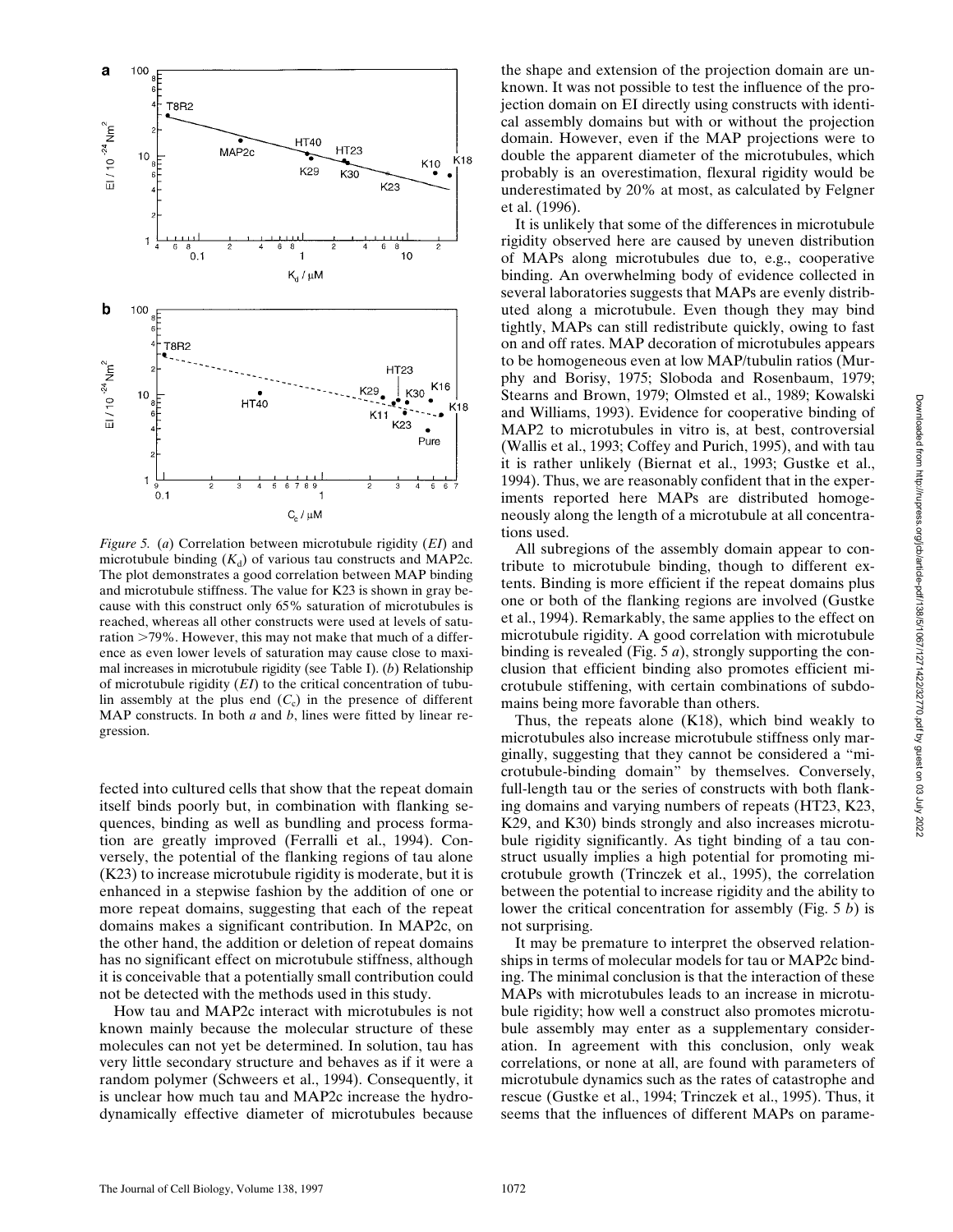nization of the microtubule-binding segment of both tau and MAP2c are remarkably similar, MAP2c is significantly more potent in promoting microtubule rigidity. This may be related to the potency of the third repeat in MAP2. In cell transfection assays, this single 31–amino acid domain is sufficient to confer microtubule binding on the rest of the MAP2 sequence as well as the ability to support process outgrowth (Ludin et al., 1996). Processes formed with single-repeat MAP2c3 show comparable stiffness to those formed by cells expressing full-length MAP2c (Ludin et al., 1996). This is confirmed by the physical measurements made on single microtubules in this study. Together these data indicate that the successive binding of MAP repeats to neighboring tubulin subunits in the wall of the microtubule lattice is neither a necessary nor major feature of microtubule stiffening by MAPs. Further experiments using different MAP2c constructs are required to probe the mechanism by which a single MAP repeat, perhaps in association with other MAP2 sequence elements, acts to induce stiffening.

Our findings on the influence of MAPs on microtubule flexural rigidity are in partial agreement with studies from other laboratories. The experiments of Kurachi et al. (1995), though clouded by an unexpected dependence on microtubule length, and those of Tran et al. (Tran, P.T., S.F. Parsons, R. Sterba, Z. Wang, M.P. Sheetz, and E.D. Salmon. 1995. *Mol. Biol. Cell.* 6:260*a*.) both demonstrate, as we do, a large difference in the rigidity of microtubules in the presence or absence of MAPs. On the other hand, Mickey and Howard (1995) and Kurz and Williams (1995) conclude that the rigidity of single microtubules is only marginally increased by the binding of tau or a mixture of MAPs, respectively. While there is at present no satisfying explanation for these discrepancies, it is evident from the study reported here that microtubule rigidity does not change at random with different tau constructs but in a biologically consistent and interpretable manner. Moreover, the changes we observe with different tau constructs and MAP2c correlate well with other physiological parameters such as their strength of binding to microtubules. These factors lend strong support to the conclusion that MAPs do indeed increase microtubule rigidity.

How do MAPs and MAP constructs modulate microtubule rigidity? Two mechanisms (that are not mutually exclusive) can be envisioned. In the first, the assembly domains of tau or MAP2 are proposed to associate with the microtubule exterior in such a way that two or more tubulin subunits are interlinked. This would limit the freedom of interdimer motions during the bending of a microtubule and thus increase microtubule stiffness (Matus, 1994). Alternatively, the binding of MAPs (or fragments thereof) induces a conformational change in the tubulin dimer that either affects interdimer binding or puts the dimer in a strained conformation, analogous to that produced by GTP hydrolysis (Caplow et al., 1994; Mickey and Howard, 1995); both these processes may help stiffen the polymer (Bereiter-Hahn, 1978; Mandelkow et al., 1991). The magnitude of the conformational change promoted by the binding of a given MAP construct to microtubules and, hence, the resulting effect on microtubule stiffness would depend on the length and domain organization of the construct. At present it is not possible to distinguish between these interpretations. As there is no strong evidence for cooperative binding of tau to microtubules, the pronounced effect of a low concentration of tau (18% saturation causes 85% of the maximal stiffening effect; see Table I) is unexpected and intriguing. It seems to suggest that the actions of individial MAP molecules on microtubules are not merely additive, with each molecule contributing an equal share until full saturation promotes maximal stiffening. Rather, subsaturation binding may induce conformational changes that affect more than just the tubulin subunits to which a MAP molecule binds. How this is achieved remains to be determined.

What are the cell biological consequences of MAPinduced microtubule stiffening? In neurons, the length of cell processes (axons and dendrites) may exceed the diameter of the cell body many hundredfold. This extreme cell asymmetry requires mechanisms that confer mechanical stability to these processes. Microtubules may well contribute to the morphological stability of these cell processes, and MAPs, in turn, may well contribute to the mechanical stability of microtubules. There are three properties that MAPs could confer on microtubules to enhance their ability to act as elements of structural support: reduction of microtubule dynamic instability, increase in microtubule length, and increase in microtubule rigidity. Of these, stabilization by reducing the growth and shrinkage of microtubules is less likely as MAP2 and tau do not significantly affect microtubule dynamic instability (Trinczek et al., 1995; Kaech et al., 1996). Increased microtubule length and rigidity, on the other hand, are important factors, as demonstrated by cell process formation in MAP-transfected nonneuronal cells (e.g., Kanai et al., 1989; Edson et al., 1993). That neuronal MAPs do indeed alter microtubule rigidity in vivo is suggested by visual inspection of microtubule behavior in living cells: nonstabilized microtubules bend readily (Cassimeris et al., 1988; Sammak and Borisy, 1988), whereas MAP-stabilized microtubules appear much straighter and more resistant to bending even when not bundled (Kaech et al., 1996). In contrast with MAP2 and tau, the microtubule-stabilizing drug taxol, which also induces bundling of microtubules but has no stiffening effect, is unable to induce cell process formation (Edson et al., 1993). Taken together, these observations indicate that the increase in microtubule rigidity induced by tau and MAP2 may be essential for the formation and maintenance of neuronal processes. For this reason, the molecular mechanisms of the effects observed here are well worth studying.

We thank Sabine Fuchs for expert technical assistance and Ulrike Henningsen for help with the preparation of axonemes.

This study was supported by the Deutsche Forschungsgemeinschaft priority program "Functional domains of cytoskeletal proteins" to E. Mandelkow, and SFB 266, the Friedrich Baur Stiftung, and a NATO travel grant to M. Schliwa.

Received for publication 23 January 1997 and in revised form 27 May 1997.

#### *References*

Bereiter-Hahn, J. 1978. A model for microtubular rigidity. *Eur. J. Cell Biol.* 17: 298–300.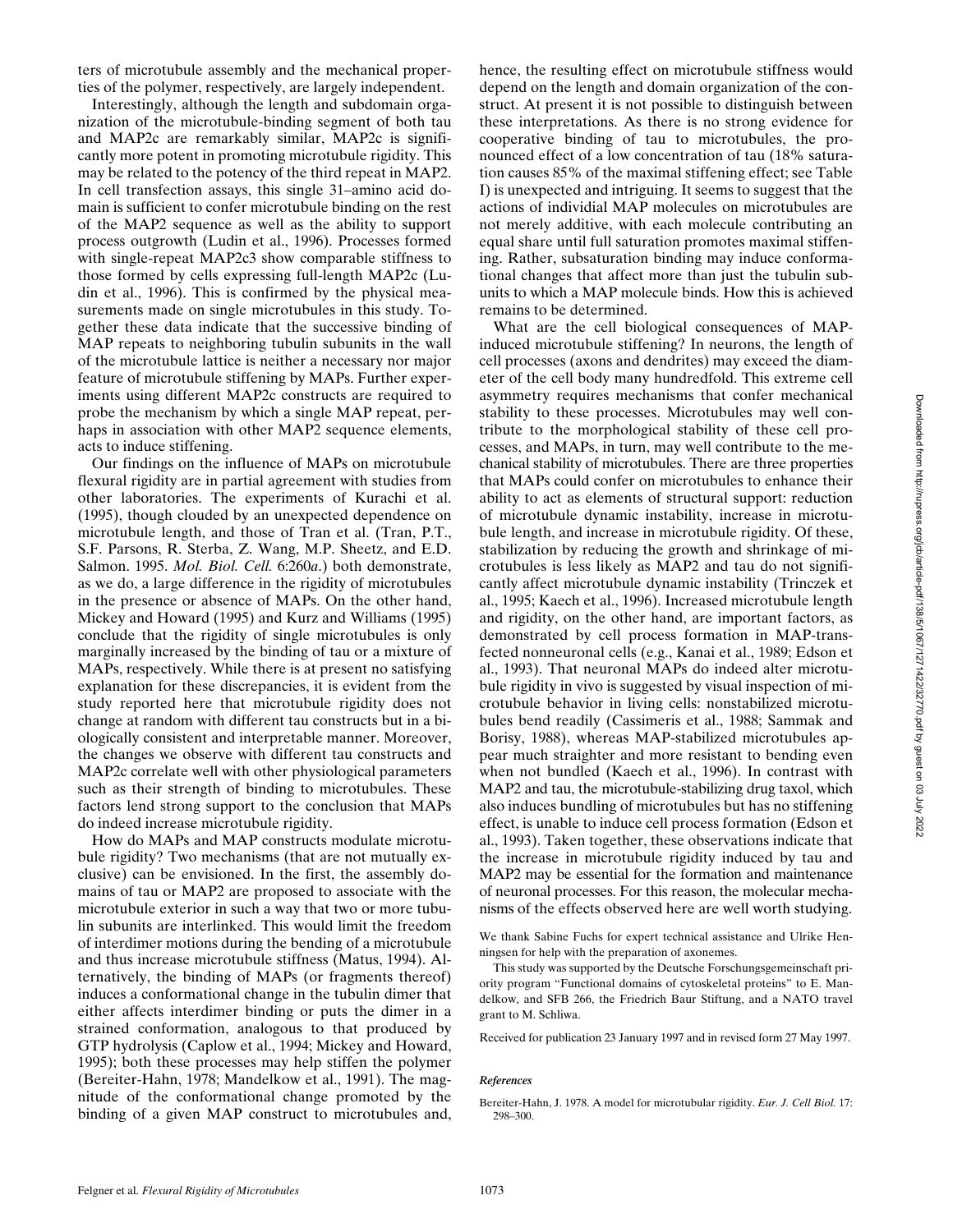- Bernhardt, R., and A. Matus. 1984. Light and electron microscopic studies of the distribution of microtubule-associated protein 2 in rat brain: a difference between the dendritic and axonal cytoskeletons. *J. Comp. Neurol.* 226:203– 221.
- Biernat, J., E.-M. Mandelkow, C. Schröter, B. Lichtenberg-Kraag, B. Steiner, B. Berling, H.E. Meyer, M. Mercken, A. Vandermeeren, M. Goedert, et al. 1992. The switch of tau protein to an Alzheimer-like state includes the phosphorylation of two serine-proline motifs upstream of the microtubule binding region. *EMBO (Eur. Mol. Biol. Organ.) J.* 11:1593–1597.
- Biernat, J., N. Gustke, G. Drewes, E.-M. Mandelkow, and E. Mandelkow. 1993. Phosphorylation of serine 262 strongly reduces the binding of tau protein to microtubules: distinction between PHF-like immunoreactivity and microtubule binding. *Neuron.* 11:153–163.
- Binder, L.I., A. Frankfurter, and L. Rebhun. 1985. The distribution of tau in the mammalian central nervous system. *J. Cell Biol.* 101:1371–1378.
- Black, M.M. 1987. Comparison of the effects of microtubule-associated protein 2 and tau on the packing density of in vitro assembled microtubules. *Proc. Natl. Acad. Sci. USA.* 84:7783–7787.
- Brandt, R., and G. Lee. 1993. Functional organization of microtubule-associated protein tau: Identification of regions which affect microtubule growth, nucleation, and bundle formation in vitro. *J. Biol. Chem.* 268:3414–3419.
- Bronstein, I.N. 1985. Taschenbuch der Mathematik. 22. Aufl. Harri Deutsch Verlag, Thun.
- Brugg, B., and A. Matus. 1991. Phosphorylation determines the binding of microtubule-associated protein-2 (MAP2) to microtubules in living cells. *J. Cell Biol.* 114:735–743.
- Butner, K.A., and M.W. Kirschner. 1991. Tau protein binds to microtubules through a flexible array of distributed weak sites. *J. Cell Biol.* 115:717–730.
- Caplow, M., R.L. Ruhlen, and J. Shanks. 1994. The free energy of hydrolysis of a microtubule-bound nucleotide triphosphate is near zero: all of the free energy for hydrolysis is stored in the microtubule lattice. *J. Cell Biol.* 127:779– 788.
- Cassimeris, L., N.K. Pryer, and E.D. Salmon. 1988. Real-time observation of microtubule dynamic instability in living cells. *J. Cell Biol.* 107:2223–2231.
- Chapin, S.J., and J.C. Bulinski. 1991. Non-neuronal 210 kD *M*r microtubuleassociated protein (MAP4) contains a domain homologous to the microtubule-binding domains of neuronal MAP2 and tau. *J. Cell Sci.* 98:27–36.
- Chen, J., Y. Kanai, N. Cowan, and N. Hirokawa. 1992. Projection domains of MAP2 and tau determine spacings between microtubules in dendrites and axons. *Nature (Lond.).* 360:674–677.
- Coffey, R.L., and D.L. Purich. 1995. Non-cooperative binding of the MAP-2 microtubule-binding region to microtubules. *J. Biol. Chem.* 270:1035–1040.
- Coffey, R.L., J.C. Joly, B.D. Cain, and D.L. Purich. 1994. Exploring the microtubule-binding region of bovine microtubule-associated protein-2 (MAP-2): cDNA sequencing, bacterial expression, and site-directed mutagenesis. *Biochemistry.* 33:13199–13207.
- Doll, T., M. Meichsner, B.M. Riederer, P. Honegger, and A. Matus. 1993. An isoform of microtubule-associated protein-2 (MAP2) containing 4 repeats of the tubulin-binding motif. *J. Cell Sci.* 106:633–640.
- Drechsel, D.N., A.A. Hyman, M.H. Cobb, and M.W. Kirschner. 1992. Modulation of the dynamic instability of tubulin assembly by the microtubule-associated protein tau. *Mol. Biol. Cell.* 3:1141–1154.
- Drubin, D.G., and M.W. Kirschner. 1986. Tau protein function in living cells. *J. Cell Biol.* 103:2739–2746.
- Drubin, D.G., S.C. Feinstein, E.M. Shooter, and M.W. Kirschner. 1985. Nerve growth factor-induced neurite outgrowth in PC12 cells involves the coordinate induction of microtubule assembly and assembly-promoting factors. *J. Cell Biol.* 101:1799–1807.
- Dustin, P. 1984. Microtubules. Springer Verlag, Heidelberg, Germany. 482 pp. Dye, R.B., S.P. Fink, and R.C. Williams. 1993. Taxol-induced flexibility of mi-
- crotubules and its reversal by MAP2 and tau. *J. Biol. Chem.* 268:6847–6850. Edson, K., B. Weisshaar, and A. Matus. 1993. Actin depolymerisation induces
- process formation in MAP2-transfected non-neuronal cells. *Development (Camb.).* 117:689–700.
- Felgner, H., O. Müller, and M. Schliwa. 1995. Calibration of light forces in optical tweezers. *Appl. Optics.* 34:977–982.
- Felgner, H., R. Frank, and M. Schliwa. 1996. Flexural rigidity of microtubules measured with the use of optical tweezers. *J. Cell Sci.* 109:509-516.
- Ferhat, L., A. Bemard, L. Depouplana, Y. Benari, and M. Khrestchatisky. 1994. Structure, regional and developmental expression of rat MAP2d, a MAP2 splice variant encoding 4 microtubule-binding domains. *Neurochem. Int.* 25: 327–338.
- Ferralli, J., T. Doll, and A. Matus. 1994. Sequence analysis of MAP2 function in living cells. *J. Cell Sci.* 107:3115–3125.
- Garner, C.C., and A. Matus. 1988. Different forms of microtubule-associated protein 2 are encoded by separate mRNA transcripts. *J. Cell Biol.* 106:779– 783.
- Gittes, F., B. Mickey, J. Nettleton, and J. Howard. 1993. Flexural rigidity of microtubules and actin filaments measured from thermal fluctuations in shape. *J. Cell Biol.* 120:923–934.
- Goedert, M., M. Spillantini, R. Jakes, D. Rutherford, and R.A. Crowther. 1989. Multiple isoforms of human microtubule-associated protein tau: sequences and localization in neurofibrillary tangles of Alzheimers disease. *Neuron.* 3: 519–526.
- Gustke, N., B. Trinczek, J. Biernat, E.-M. Mandelkow, and E. Mandelkow.

1994. Domains of tau protein and interactions with microtubules. *Biochemistry.* 33:9511–9522.

- Himmler, A., D. Drechsel, M. Kirschner, and D. Martin. 1989. Tau consists of a set of proteins with repeated C-terminal microtubule-binding domains and variable N-terminal domains. *Mol. Cell. Biol.* 9:1381–1388.
- Hyams, J.S., and C.W. Lloyd. 1993. Microtubules. Wiley-Liss, New York. 1439 pp. Illenberger, S., G. Drewes, B. Trinczek, J. Biernat, H.E. Meyer, J.B. Olmsted, E.M. Mandelkow, and E. Mandelkow. 1996. Phosphorylation of microtubule-associated proteins MAP2 and MAP4 by the protein kinase p110mark. Phosphorylation sites and regulation of microtubule dynamics. *J. Biol. Chem.* 271:10834–10843.
- Kaech, S., B. Ludin, and A. Matus. 1996. Cytoskeletal plasticity in cells expressing neuronal microtubule-associated proteins. *Neuron.* 17:1189–1199.
- Kanai, Y., R. Takemura, T. Oshima, H. Mori, Y. Ihara, M. Yanagisawa, T. Masaki, and N. Hirokawa. 1989. Expresion of multiple tau isoforms and microtubule bundle formation in fibroblasts transfected with a single tau cDNA. *J. Cell Biol.* 109:1173–1184.
- King, S., T. Otter, and G.B. Witman. 1986. Purification and characterization of Chlamydomonas flagellar dyneins. *Methods Enzymol.* 123:291–306.
- Kindler, S., B. Schulz, M. Goedert, and C.C. Garner. 1990. Molecular structure of microtubule-associated protein 2b and 2c from rat brain. *J. Biol. Chem.* 265:19679–19684.
- Knops, J., K. Kosik, G. Lee, J. Pardee, L. Cohengould, and L. McConlogue. 1991. Overexpression of tau in a nonneuronal cell induces long cellular processes. *J. Cell Biol.* 114:725–733.
- Kowalksi, R.J., and R.C. Williams. 1993. Microtubule-associated protein 2 alters dynamic properties of microtubule assembly and disassembly. *J. Biol. Chem.* 268:9847–9855.
- Kurachi, M., M. Hoshi, and H. Tashiro. 1995. Buckling of a single microtubule by optical trapping forces: Direct measurement of microtubule rigidity. *Cell Motil. Cytoskeleton.* 30:221–228.
- Kurz, J.C., and R.C. Williams. 1995. Microtubule-associated proteins and the flexibility of microtubules. *Biochemistry.* 34:13374–13380.
- Lee, G., N. Cowan, and M. Kirschner. 1988. The primary structure and heterogeneity of tau protein from mouse brain. *Science (Wash. DC).* 239:285–288.
- Lewis, S.A., D. Wang, and N.J. Cowan. 1988. Microtubule-associated protein MAP2 shares a microtubule binding motif with tau protein. *Science (Wash. DC).* 242:936–939.
- Lewis, S.A., I.E. Ivanov, G.H. Lee, and N.J. Cowan. 1989. Organization of microtubules in dendrites and axons is determined by a short hydrophobic zipper in microtubule-associated protein 2 and tau. *Nature (Lond.).* 342:498– 505.
- Ludin, B., U. Fünfschilling, K. Ashbridge, and A. Matus. 1996. Functional analysis of the MAP2 repeat domain. *J. Cell Sci.* 109:91–99.
- Mandelkow, E., and E.-M. Mandelkow. 1995. Microtubules and microtubuleassociated proteins. *Curr. Opin. Cell Biol.* 7:72–81.
- Mandelkow, E.-M., M. Herrmann, and U. Rühl. 1985. Tubulin domains probed by subunit-specific antibodies and limited proteolysis. *J. Mol. Biol.* 185:311–  $327$
- Mandelkow, E.-M., G. Drewes, J. Biernat, N. Gustke, J. Van Lint, J.R. Vandenheede, and E. Mandelkow. 1992. Glycogen synthase kinase-3 and the Alzheimer-like state of microtubule-associated protein tau. *FEBS Lett.* 314:315– 321.
- Mandelkow, E.-M., E. Mandelkow, and R.A. Milligan. 1991. Microtubule dynamics and microtubule caps: a time-resolved cryo-electron microscopic study. *J. Cell Biol.* 114:977–991.
- Matus, A. 1994. Stiff microtubules and neuronal morphology. *Trends Neurosci.*  $17.19 - 22.$
- Mickey, B., and J. Howard. 1995. Rigidity of microtubules is increased by stabilizing agents. *J. Cell Biol.* 130:909–917.
- Murphy, D.B., and G.G. Borisy. 1975. Association of high molecular weight proteins with microtubules and their role in microtubule assembly in vitro. *Proc. Natl. Acad. Sci. USA.* 72:2696–2700.
- Olmsted, J.B. 1991. Non-motor microtubule-associated proteins. *Curr. Opin. Cell. Biol.* 3:52–58.
- Olmsted, J.B., D. Stemple, W. Saxton, B. Neighbors, and J.R. McIntosh. 1989. Cell cycle-dependent changes in the dynamics of MAP2 and MAP4 in cultured cells. *J. Cell Biol.* 109:211–223.
- Sammak, P.J., and G.G. Borisy. 1988. Direct observation of microtubule dynamics in living cells. *Nature (Lond.).* 332:724–726.
- Schoenfeld, T.A., and R.A. Obar. 1994. Diverse distribution and function of fibrous microtubule-associated proteins in the nervous system. *Int. Rev. Cytol.* 151:67–137.
- Schweers, O., E. Schönbrunn-Hanebeck, A. Marx, and E. Mandelkow. Structural studies of tau protein and Alzheimer paired helical filaments show no evidence for beta-structure. *J. Biol. Chem.* 269:24290–24297.
- Shelanski, M.L., F. Gaskin, and C.R. Cantor. 1973. Microtubule assembly in the absence of added nucleotides. *Proc. Natl. Acad. Sci. USA.* 70:765–768.
- Sloboda, R.D., and J.L. Rosenbaum. 1979. Decoration and stabilization of intact, smooth-walled microtubules with microtubule-associated proteins. *Biochemistry.* 18:48–55.
- Sontag, E., V. Nunbhakdicraig, G.S. Bloom, and M.C. Mumby. 1995. A novel pool of protein phosphatase 2a is associated with microtubules and is regulated during the cell cycle. *J. Cell Biol.* 128:1131–1144.
- Stearns, M.E., and D.L. Brown. 1979. Purification of a microtubule-associated